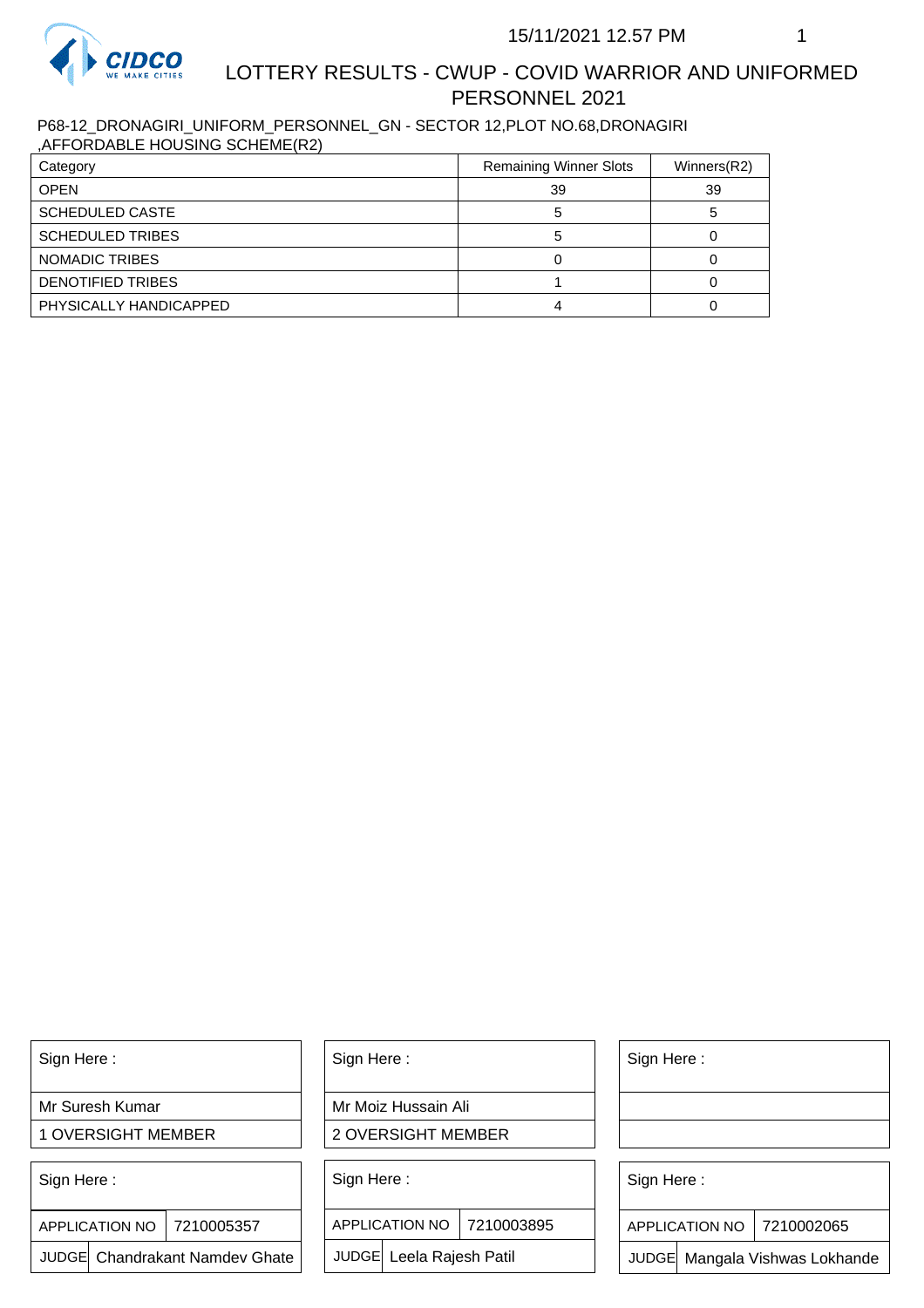

Winner List

#### LOTTERY RESULTS - CWUP - COVID WARRIOR AND UNIFORMED PERSONNEL 2021

Scheme: P68- 12\_DRONAGIRI\_UNIFORM\_PERSONNEL\_GN - SECTOR 12,PLOT NO.68,DRONAGIRI ,AFFORDABLE HOUSING SCHEME

Category - OPEN - OPEN

<sup>7210008785</sup> Mr Sadashiv Namdev Pilane L05, -, 1, 3(R2)

| Priority No    | Application<br>Number | <b>Applicant Name</b>                                          | $Flat*$<br>Bd, Wg, Fl, Ft (Rnd) | Priority No | Application<br>Number | <b>Applicant Name</b>                                                     | Flat*<br>Bd, Wg, Fl, Ft(Rnd) |
|----------------|-----------------------|----------------------------------------------------------------|---------------------------------|-------------|-----------------------|---------------------------------------------------------------------------|------------------------------|
| 1              | 7210005475            | Mr Govind Ganpatrao $\vert$ $\vert$ 05, -, 12, 1(R2)<br>Ghodke |                                 | 20          | 7210004478            | Mr Sunil Raghunath<br>Kadam                                               | L05, $-$ , 3, 2(R2)          |
| 2              | 7210003383            | Mr Pratik Mandave                                              | $L06, -, 8, 1(R2)$              | 21          | 7210004049            | Mr Arun Prabhakarrao<br>Sonune                                            | L02, $-$ , 3, 2(R2)          |
| 3              | 7210002730            | Mr Sachin Hanmant<br><b>Bhilare</b>                            | L05, $-$ , 5, 2(R2)             | 22          | 7210003637            | Mr Shashikant Ganpati<br>Palkar                                           | L05, $-$ , 3, 5(R2)          |
| 4              | 7210007638            | Mr Rajendra Sopan<br>Sawant                                    | $L06, -7, 6(R2)$                | 23          | 7210004456            | Mr Sharad Mahadev $\vert$ <sub>L06, -</sub> , 11, 1(R2)<br><b>Borhade</b> |                              |
| 5              | 7210004476            | Mr Kundlik Namdeo<br><b>Bhapkar</b>                            | $L02, -, 9, 3(R2)$              | 24          | 7210008959            | Mrs Mahadevi Narayan<br>Kudale                                            | L05, -, 11, 2(R2)            |
| 6              | 7210000896            | Mr Lakhan Sharad<br>Nimbalkar                                  | $\vert$ L06, -, 10, 5(R2)       | 25          | 7210002579            | Mr Nitin Balasaheb Wagh                                                   | L04, -, 10, 1(R2)            |
| $\overline{7}$ | 7210006797            | Mrs Pallavi Sagar Yadav                                        | $L05, -, 5, 5(R2)$              | 26          | 7210007920            | Mr Arvind Yashwant Keni                                                   | L04, -, 10, 5(R2)            |
| 8              | 7210009836            | Mrs Neeta Bhaskar Patil                                        | $L05, -, 8, 1(R2)$              | 27          | 7210002251            | Mr Ajaykumar Ramakant<br>Gupta                                            | L05, $-$ , 4, 2(R2)          |
| 9              | 7210003629            | Mr Devdas Appa Zimal                                           | L05, $-$ , 8, 6(R2)             | 28          | 7210008912            | Mr Lalesh Vasant Morde                                                    | L05, $-$ , 6, 3(R2)          |
| 10             | 7210006516            | Mr Subhash Thakaji<br>Shelke                                   | L04, -, 7, $6(R2)$              | 29          | 7210003729            | Ms Sangita Arjun Mishra                                                   | L05, $-$ , 6, 4(R2)          |
| 11             | 7210004947            | Mr Deepak Gajanan<br>Tatpuje                                   | $L03, -, 9, 2(R2)$              | 30          | 7210004283            | Mr Arun Gangaram Patil                                                    | $L01, -, 8, 1(R2)$           |
| 12             | 7210000948            | Mrs Sanhita Sandeep<br>Khedekar                                | L06, $-$ , 8, 3(R2)             | 31          | 7210006423            | Mr Prakash Bhoir                                                          | L05, $-$ , 5, 1(R2)          |
| 13             | 7210007336            | Mrs Chitra Ramesh Wagh                                         | L05, $-$ , 6, 5(R2)             | 32          | 7210005153            | Mrs Minakshi Amol Chavan   L06, -, 3, 6(R2)                               |                              |
| 14             | 7210003331            | Mr Bhagwan Chavan                                              | L04, $-$ , 2, 2(R2)             | 33          | 7210002604            | Mr Nandkishor Ambadas<br>Kalwaghe                                         | L05, $-$ , 2, 2(R2)          |
| 15             | 7210007950            | Mrs Sunita Shreehari Sahu                                      | $L05, -, 8, 3(R2)$              | 34          | 7210006921            | Mrs Shobha Chandrakant<br>More                                            | L06, -, 12, 5(R2)            |
| 16             | 7210007842            | Ms Kavita Sadashiv Miraje                                      | $L06, -, 6, 5(R2)$              | 35          | 7210007962            | Mr Amit Anil Sakpal                                                       | L06, $-$ , 2, 4(R2)          |
| 17             | 7210005152            | Mrs Carol Priya Lobo                                           | $L06, -1, 6(R2)$                | 36          | 7210004780            | Mrs Vibha Vinod More                                                      | $L01, -, 9, 5(R2)$           |
| 18             | 7210006311            | Ms Ashwini Rajkumar<br>Yempalle                                | L05, $-$ , 8, 5(R2)             | 37          | 7210003326            | Mr Mithun Balasaheb<br>Karanjkar                                          | $L06, -7, 3(R2)$             |
|                |                       |                                                                |                                 |             |                       |                                                                           |                              |

7210003833 Mr Munja Angad Mundhe L05, -, 11, 4(R2)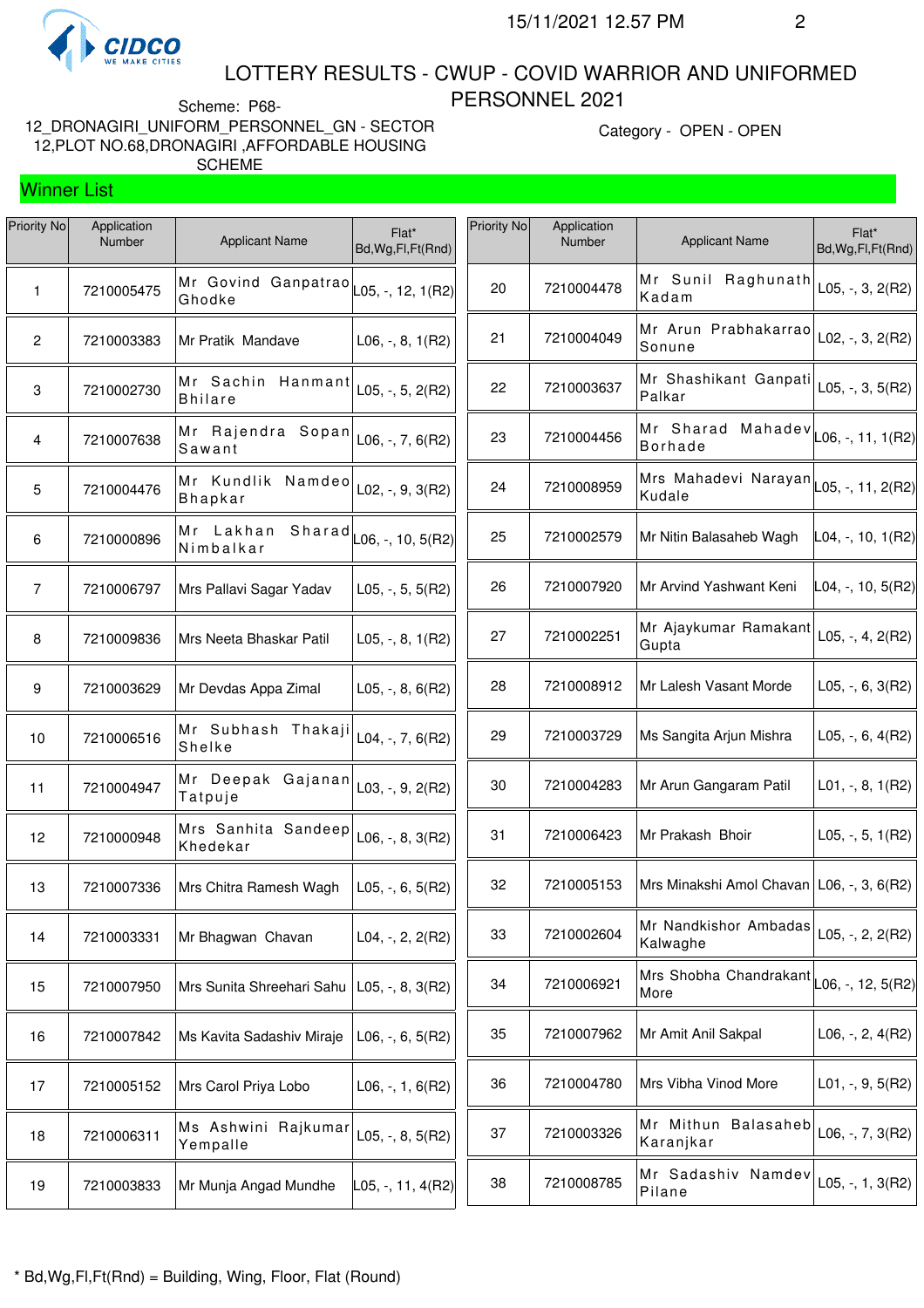

### LOTTERY RESULTS - CWUP - COVID WARRIOR AND UNIFORMED PERSONNEL 2021

Scheme: P68- 12\_DRONAGIRI\_UNIFORM\_PERSONNEL\_GN - SECTOR 12,PLOT NO.68,DRONAGIRI ,AFFORDABLE HOUSING SCHEME

Category - OPEN - OPEN

## Winner List

| Priority No | Application<br><b>Number</b> | <b>Applicant Name</b>  | Flat*<br>Bd, Wg, Fl, Ft (Rnd) |
|-------------|------------------------------|------------------------|-------------------------------|
| 39          | 7210002003                   | Mr Vinay Jagadish Rane | $ L04, -, 11, 4(R2) $         |